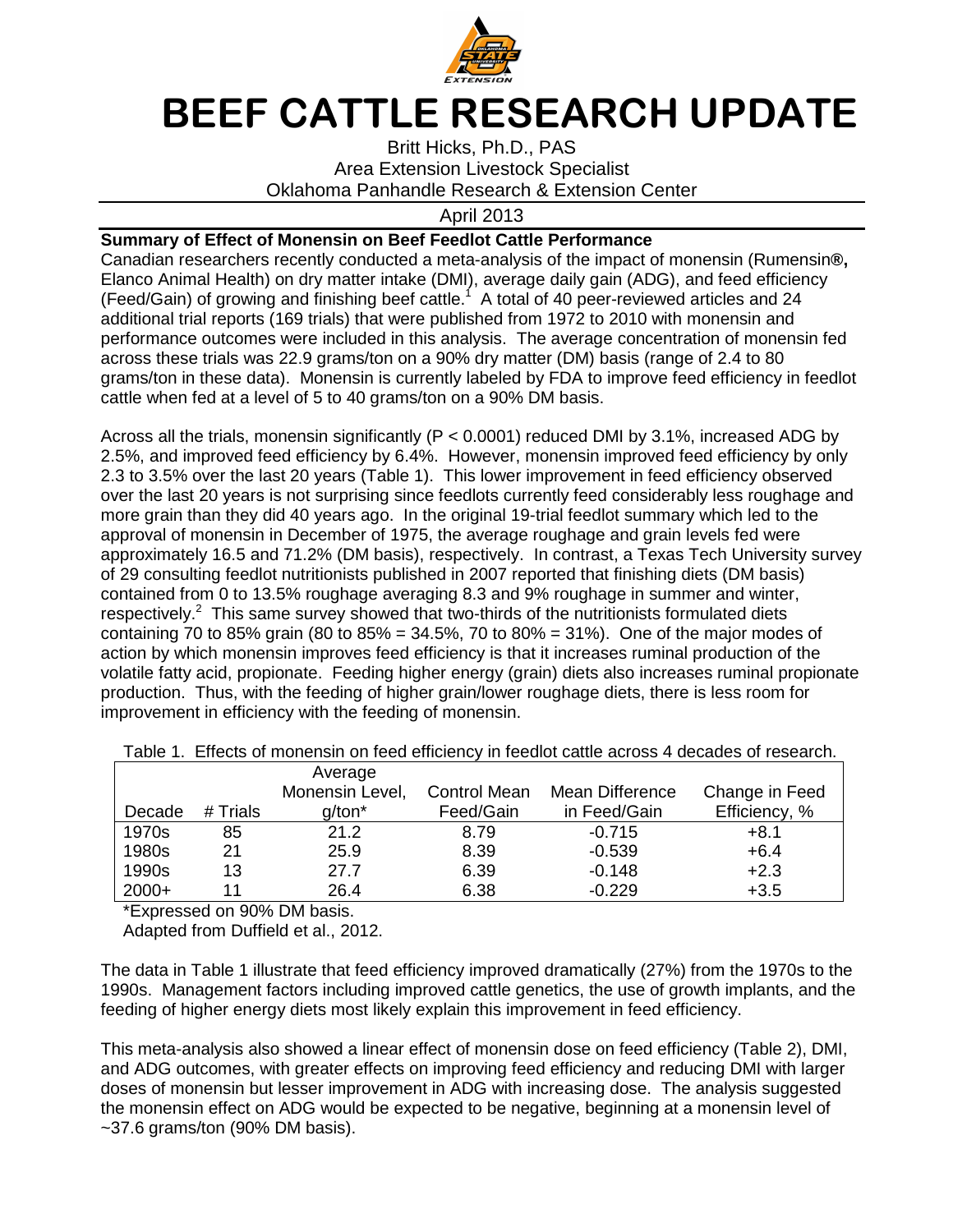These researchers also noted that the use of corn silage in the diet influenced the effect size of monensin for DMI and feed efficiency, with diets containing corn silage resulting in a greater improvement in efficiency and a larger effect on reducing DMI. They speculated that this might have occurred because corn silage in the diet may have simply served as a marker for identifying studies that used finishing diets vs. growing diets (more corn silage in growing diets). The expected monensin response would be greater in growing diets than finishing diets due to the lower grain content of grower diets. These scientists also reported that studies conducted with higher ADG in control animals (>2.58 lb/day) showed less effect of monensin on ADG. This result would be expected since lower control ADG can be attributed to lower energy diets being fed (more roughage/less grain) since research has shown that monensin gives greater ADG responses with higher forage, lower grain diets.

Table 2. Stratified meta-analysis of feed efficiency in feedlot cattle across dose ranges of monensin.

| Monensin dose range, | Weighted Mean Difference for Feed |                             |  |
|----------------------|-----------------------------------|-----------------------------|--|
| g/ton of feed 90% DM | # Trials                          | Efficiency, Ib feed/Ib gain |  |
| < 13.1               | 30                                | $-0.532$                    |  |
| 13.1 to 24.5         | 36                                | $-0.628$                    |  |
| 25.3 to 35.9         | 56                                | $-0.455$                    |  |
| > 35.9               | 8                                 | $-1.153$                    |  |

Adapted from Duffield et al., 2012.

In summary, these researchers concluded that their analysis clearly illustrates that monensin improves feed efficiency in growing and finishing beef feedlot cattle, and that this effect is linear with dose.

## **Effect of Monensin Supplied via Mineral or Pressed Protein Block with or without Growth Implants on Performance of Steers Grazing Wheat Pasture**

Recent University of Arkansas research evaluated the effect of monensin supplementation with or without Component**®** TE-G with Tylan**®** implants (Elanco Animal Health) on the performance of steers grazing wheat pasture. $3$  In this study, steers were given free-choice access to non-medicated mineral or were supplemented with monensin via mineral (810 mg monensin per lb of mineral) or pressed protein blocks (42% crude protein with 150 mg monensin per lb). Monensin is labeled by FDA to increase weight gain in pasture cattle when fed at a level of 50 to 200 mg per head per day.

In this study, intake of the non-medicated control mineral average 0.36 lb/day. Intake of the monensin mineral average 0.23 lb/day providing 181 mg of monensin, while intake of the protein block averaged 0.73 lb/day providing 109 mg of monensin. These researchers reported that average daily gains were significantly increased (P < 0.01) with monensin supplementation over controls by 5.9 to 8.3% (2.53, 2.68, and 2.74 lb/day, respectively, for controls, monensin mineral, and monensin block). Implanted steers gained 12.9% faster ( $P < 0.01$ ) than non-implanted steers (2.81 vs. 2.49 lb/day). There was no interaction between monensin supplementation and implant (P ≥ 0.71), indicating that the effect of these technologies are additive in nature. Steers that were implanted and fed monensin (via mineral or block) gained 21.4% faster than non-implanted steers fed the control mineral (2.84 vs. 2.34 lb/day).

These authors calculated that using ionophores and implants together for wheat pasture stocker cattle decreases cost of gain by 25%. They noted that implanting can increase net return per steer by \$62 and monensin supplementation can increase net return per steer by \$26 when supplied by blocks or \$52 when supplied by mineral, depending on supplement cost. As a result, profitability may be increased by \$88 to \$114/steer when both technologies are used.